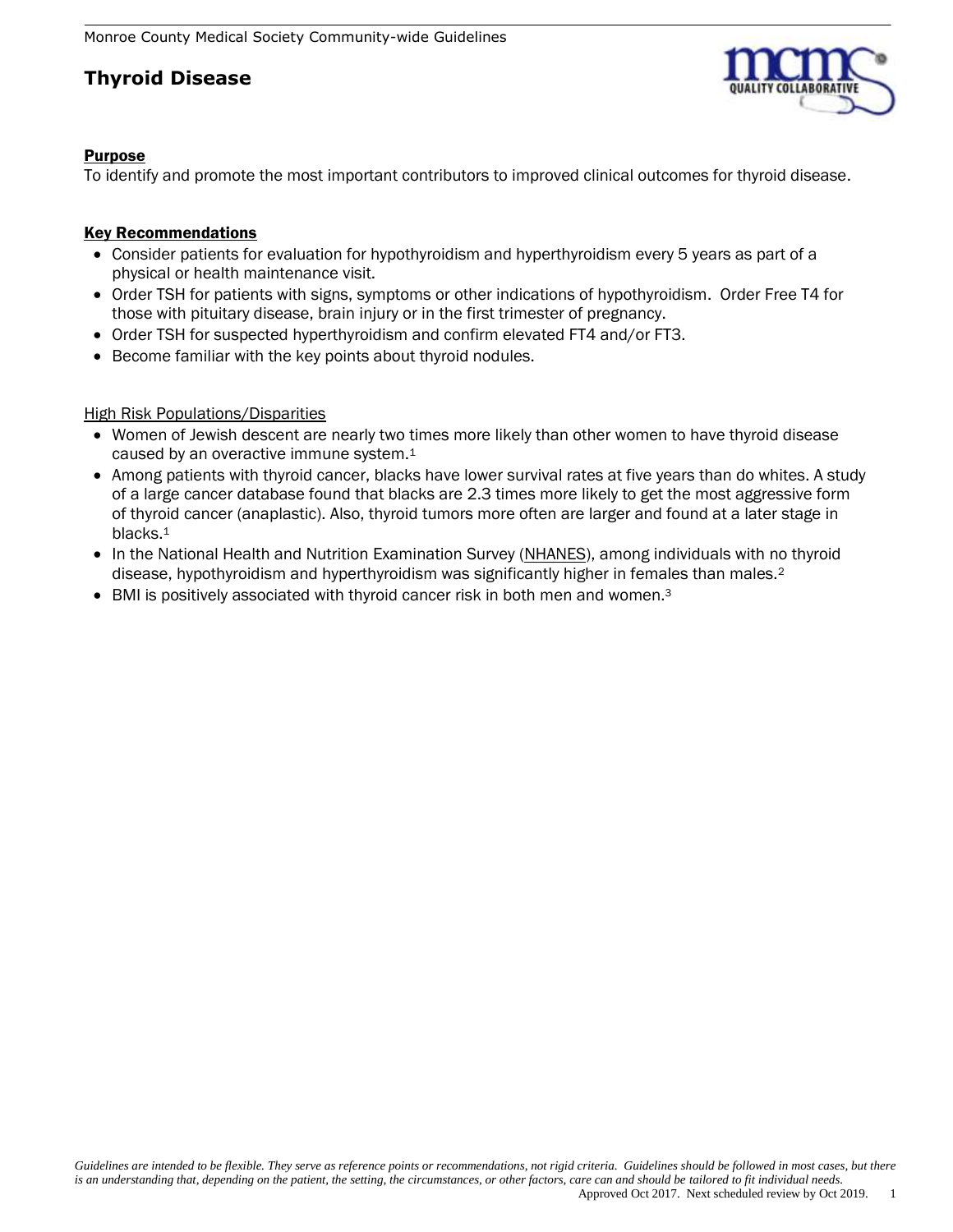

### Identification of Thyroid Disease

Patients should be considered for evaluation for hyperthyroidism and hypothyroidism every 5 years as part of a physical or health maintenance visit.

#### Case Finding:

- Order TSH for patients with signs, symptoms, or other indications of hypo- or hyperthyroidism.
- Other indications, patients:
- o with autoimmune diseases (e.g. Type 1 diabetes mellitus, B12 deficiency, pernicious anemia, Addison's disease and collagenvascular diseases)
- o with previous thyroid injury (exposure to radiation, excess iodine)
- o with previous thyroid surgery or thyroid function abnormality
- o when patient is undergoing treatment with interferon for hepatitis C perform baseline testing before treatment and every 3 months during treatment
- o when patient is undergoing treatment with amiodarone or lithium perform baseline testing before treatment and every 3 months during treatment

#### Testing:

- TSH is the best choice except in rare cases
- TSH + FT4 for patients with secondary diagnosis of thyroid disease and other CNS diseases, including brain injury

#### Refer to endocrinologist if results of tests confusing

#### Identification of Thyroid Disease for Pregnant Women and Those Planning Pregnancy:

- At initial interview, ask questions to identify potential thyroid problems and test as appropriate. Factors to be considered in case finding:
	- o Those with autoimmune diseases often associated with thyroid disease, such as type 1 diabetes and pernicious anemia
	- o Patients with a prior history of thyroid disease or thyroid surgery, an abnormal thyroid exam, or taking drugs known to affect the thyroid
- o Patients with a family history of thyroid illness or history of miscarriage
- When testing needed, first trimester, perform TSH and FT4
- This is necessary since in the first trimester HCG mimics TSH and leads to suppressed TSH even when patient euthyroid
- Second/third trimester perform TSH except when thyroid disease is secondary diagnosis (cause is hypothalamic or pituitary)

#### Treatment of Pregnant Women with Thyroid Disease

- Pregnant women who have hypothyroidism and those on thyroxine, test on regular basis (see above) during pregnancy, treat appropriately
- Thyroid nodules can and should be evaluated, follow up as necessary with obstetrician/gynecologist, surgeon & endocrinologist working together
- Imaging (ultrasound) may be ordered, as indicated, radioisotope studies should not be done

### Hypothyroidism

Hypothyroidism is a syndrome that results from inadequate levels of thyroid hormone (T-4 and/or T-3). It is manifested by a set of symptoms, physical findings and laboratory tests.

See pages 3-5 for algorithms on diagnosis and treatment of hypothyroidism and hyperthyroidism and thyroid nodule

### Key Points about Hypothyroidism

- Signs and symptoms of hypothyroidism: decrease in metabolic rate, tiredness, lethargy, sensitivity to cold, menstrual disturbances, goiter, hyperlipidemia
- For most patients, TSH is the test of choice for screening and monitoring of hypothyroidism
- Numerous drugs/diseases can alter T4 & T3 levels
- TSH is *not* the test of choice for those with pituitary disease, brain injury or in first trimester of pregnancy
- What is normal TSH (within the reference range) depends largely on individual

# Key Points about Hyperthyroidism

- TSH the best diagnostic test for hyperthyroidism
- Asymptomatic patients over age 50 with suppressed TSH (less than 0.1) at risk for atrial fibrillation
- Confirmation of elevated FT4 and/or FT3 required after screening with a TSH
- Workup should include iodine uptake and scan to define etiology of hyperthyroidism
- Review treatment options with patient and family

### Key Points about Thyroid Nodule (TN) Evaluation

- Rule of FIVE: 5% of your overall patient population will have palpable TNs, 5% of all palpable TNs are malignant
- Rule of ACTIVITY: Most nodules that are hyperactive are benign (extremely rare exceptions)

#### Refer to Endocrinologist

- RISK FACTORS for malignancy:
- o A PALPABLE nodule
- $\circ$  Age < 20 or  $>60$
- $\cap$  M>F
- o History of radiation exposure
- o Familial history of thyroid cancer
- o Progressive growth on oral T-4
- Ultrasound characteristics of TN causing concern:
	- o Microcalcifications
	- o Hypoechogenicity
	- o Intranodule vascularity
	- o Irregular nodule margins
	- o Nodule > 10mm
- There is no strong evidence that treatment of euthyroid patients with thyroid hormone will shrink benign thyroid nodules.
- Evaluate further if patient has normal or elevated TSH
- **Evaluate all palpable nodules**

See endocrinologist for any nodule with above risk factors or concerning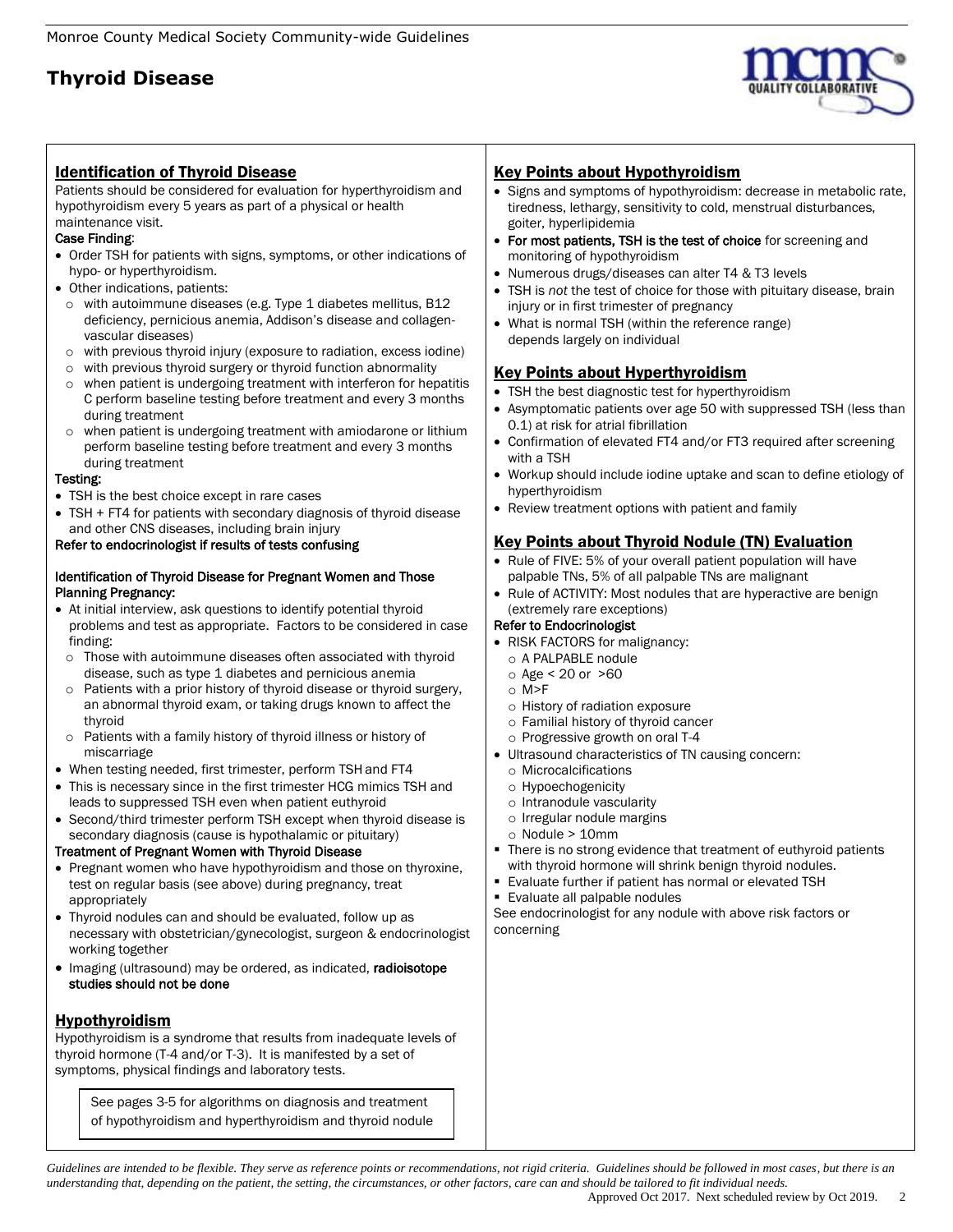

*There are special considerations from pregnancy, both testing and replacement.*

From New England Journal of Medicine, Robin P. Peeters, M.D., Ph.D, Subclinical Hypothyroidism, Volume No. 376, Page No. 2561. Copyright © 2017 Massachusetts Medical Society. Reprinted with permission from Massachusetts Medical Society.

*Guidelines are intended to be flexible. They serve as reference points or recommendations, not rigid criteria. Guidelines should be followed in most cases, but there is an understanding that, depending on the patient, the setting, the circumstances, or other factors, care can and should be tailored to fit individual needs.*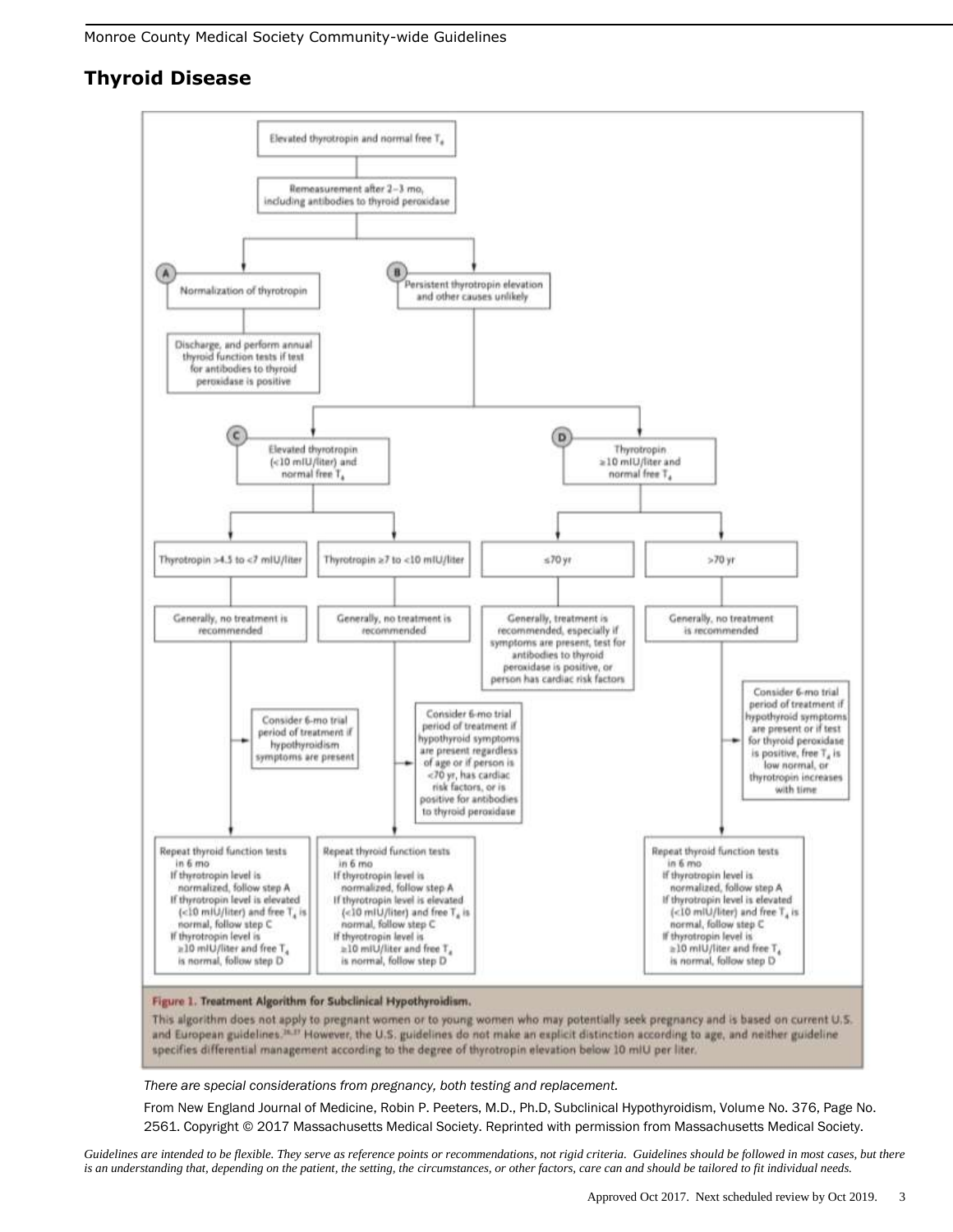## Thyroid Nodule Evaluation





Guidelines are intended to be flexible. They serve as reference points or recommendations, not rigid criteria. Guidelines should be followed in most cases, but there is an understanding that, depending on the patient, the *the circumstances, or other factors, care can and should be tailored to fit individual needs.*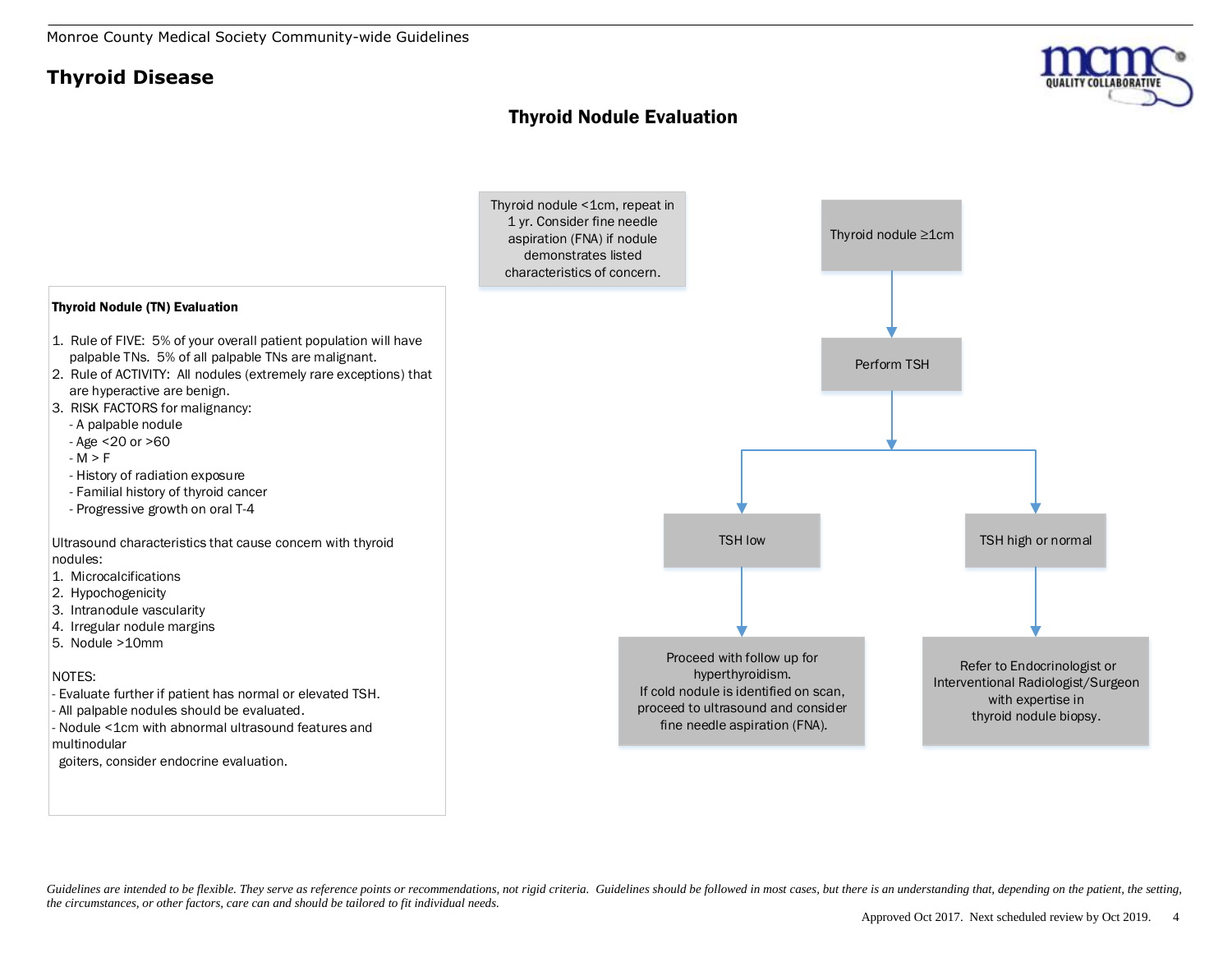| <b>Organization</b>                                                                                                                                                      | <b>Core Recommendation</b>                                                                                                                                                                                                                                                                                                                                                                                                                                                                                                                                                             | <b>Recommendation - Pregnant Women</b>                                                                                                                                                                                                                                                                                                                                                                                                                                                                                                                                                                                                                                                                                                                                                                                                                                                                                                          |
|--------------------------------------------------------------------------------------------------------------------------------------------------------------------------|----------------------------------------------------------------------------------------------------------------------------------------------------------------------------------------------------------------------------------------------------------------------------------------------------------------------------------------------------------------------------------------------------------------------------------------------------------------------------------------------------------------------------------------------------------------------------------------|-------------------------------------------------------------------------------------------------------------------------------------------------------------------------------------------------------------------------------------------------------------------------------------------------------------------------------------------------------------------------------------------------------------------------------------------------------------------------------------------------------------------------------------------------------------------------------------------------------------------------------------------------------------------------------------------------------------------------------------------------------------------------------------------------------------------------------------------------------------------------------------------------------------------------------------------------|
| American Academy of<br><b>Family Physicians</b>                                                                                                                          | Evidence is insufficient to recommend for or against<br>routine screening for thyroid disease in adults.<br>(Clinical Considerations: http://www.aafp.org/patient-<br>care/clinical-recommendations/all/thyroid.html)                                                                                                                                                                                                                                                                                                                                                                  |                                                                                                                                                                                                                                                                                                                                                                                                                                                                                                                                                                                                                                                                                                                                                                                                                                                                                                                                                 |
| American Association<br>of Clinical<br>Endocrinologists<br>(AACE) and American<br><b>Thyroid Association</b><br>(ATA) Taskforce on<br>Hypothyroidism in<br><b>Adults</b> | AACE recommends routine TSH measurement in older<br>patients - age not specified - especially women.<br>ATA recommends screening at age 35 yrs and every 5<br>vrs thereafter.<br>(Jeffrey R. Garber, Rhoda H. Cobin, Hossein Gharib,<br>James V. Hennessey, Irwin Klein, Jeffrey I. Mechanick,<br>Rachel Pessah-Pollack, Peter A. Singer, and Kenneth<br>A. Woeber for the American Association of Clinical<br>Endocrinologists and American Thyroid Association<br>Taskforce on Hypothyroidism in Adults. Thyroid.<br>December 2012, 22(12): 1200-1235.<br>doi:10.1089/thy.2012.0205) | It remains unclear if screening for hypothyroidism in<br>pregnancy is beneficial. A consensus statement in 2004<br>and clinical practice guidelines in 2007 and 2011 found<br>insufficient data to support a 1999 and 2005<br>recommendation for universal screening for thyroid<br>dysfunction during pregnancy, but rather recommended<br>aggressive case finding.<br>(Jeffrey R. Garber, Rhoda H. Cobin, Hossein Gharib,<br>James V. Hennessey, Irwin Klein, Jeffrey I. Mechanick,<br>Rachel Pessah-Pollack, Peter A. Singer, and Kenneth A.<br>Woeber for the American Association of Clinical<br>Endocrinologists and American Thyroid Association<br>Taskforce on Hypothyroidism in Adults. Thyroid.<br>December 2012, 22(12): 1200-1235.<br>doi:10.1089/thy.2012.0205)                                                                                                                                                                   |
| American College of<br>Obstetrics and<br>Gynecologists                                                                                                                   |                                                                                                                                                                                                                                                                                                                                                                                                                                                                                                                                                                                        | Thyroid testing is not a routine part of prenatal care and<br>should be limited to women with symptoms of thyroid<br>disease and those with a history of thyroid disease or<br>other medical conditions associated with it, such as<br>diabetes. (Committee Opinion #381, Subclinical<br>Hypothyroidism in Pregnancy, Obstetrics & Gynecology.<br>October 2007. Practice Bulletin Number 148: Thyroid<br>disease in pregnancy, April 2015. Obstet Gynecol.<br>2015;125: 996-1005 - recommendation to not perform<br>routine screening for thyroid disease in pregnancy has<br>not changed.)                                                                                                                                                                                                                                                                                                                                                     |
| <b>The Endocrine Society</b>                                                                                                                                             |                                                                                                                                                                                                                                                                                                                                                                                                                                                                                                                                                                                        | The committee could not reach agreement regarding<br>screening recommendations for all newly pregnant<br>women. 1) Some members recommended screening of<br>all pregnant women for serum TSH abnormalities by the<br>ninth week or at the time of their first visit. 2) Some<br>members recommended neither for nor against universal<br>screening of all pregnant women for TSH abnormalities<br>at the time of their first visit. These members strongly<br>support aggressive case finding to identify and test high-<br>risk women (Table 1) for elevated TSH concentrations by<br>the ninth week or at the time of their first visit before and<br>during pregnancy. (Abalovich M, Alexander EK, Amino N,<br>Barbour L, Cobin RH, De Groot L, et.al. Management of<br>Thyroid Dysfunction during Pregnancy and Postpartum:<br>An Endocrine Society Clinical Practice Guideline. J Clin<br>Endocrinol Metab, August 2012, 97(8):2543-2565.) |
| <b>United States</b><br><b>Preventive Services</b><br><b>Task Force</b>                                                                                                  | Current evidence is insufficient to assess the balance<br>of benefits and harms of screening for thyroid<br>dysfunction in nonpregnant, asymptomatic adults.<br>(Released March 2015.)                                                                                                                                                                                                                                                                                                                                                                                                 |                                                                                                                                                                                                                                                                                                                                                                                                                                                                                                                                                                                                                                                                                                                                                                                                                                                                                                                                                 |

# Summary of Recommendations for Thyroid Testing from National Organizations

*Guidelines are intended to be flexible. They serve as reference points or recommendations, not rigid criteria. Guidelines should be followed in most cases, but there is an understanding that, depending on the patient, the setting, the circumstances, or other factors, care can and should be tailored to fit individual needs.*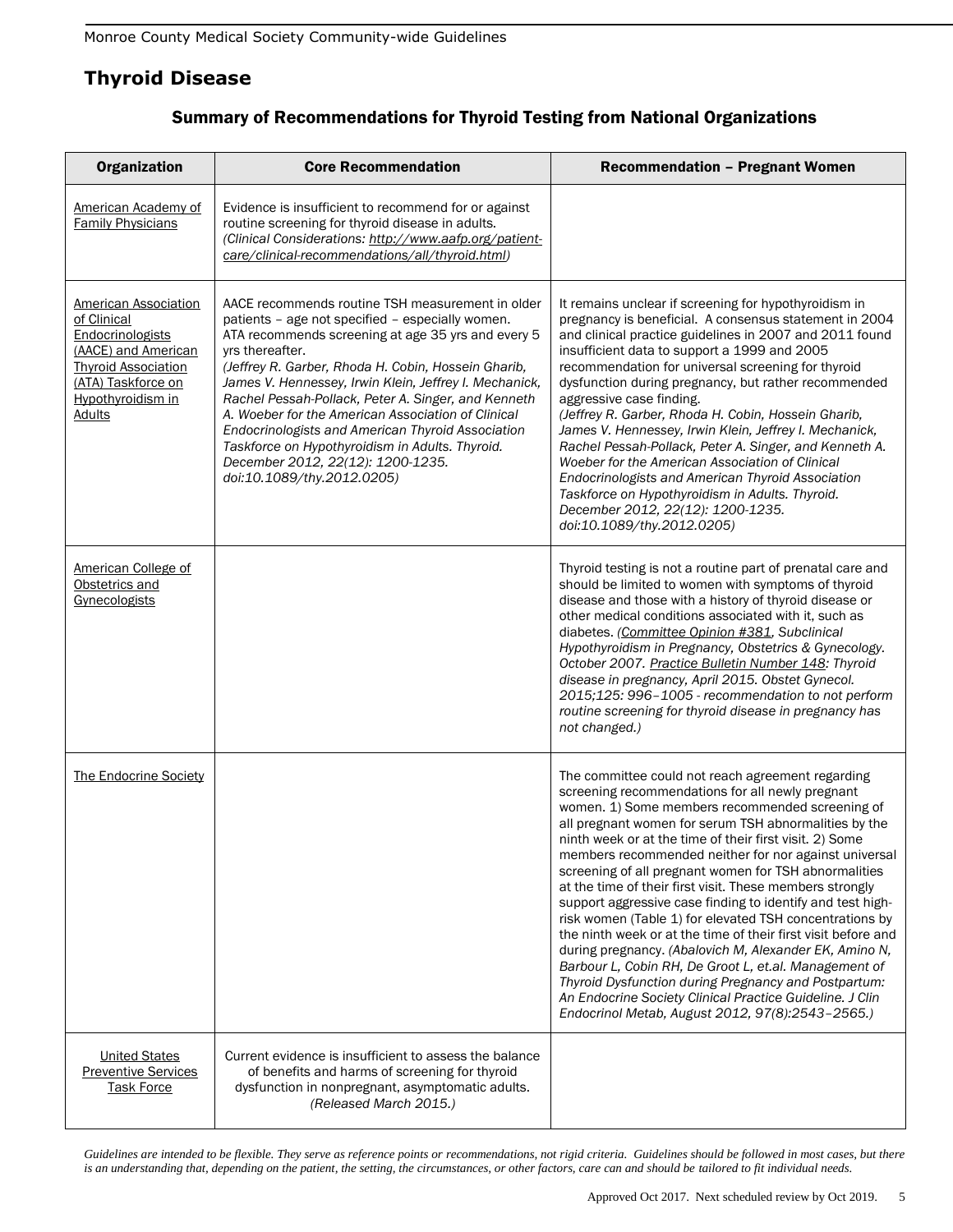

# Resources for Patients

### American Thyroid Association

- Patients and Public [Thyroid Information -](http://www.thyroid.org/patient-thyroid-information/) Provides up-to-date online information for thyroid patients and their families and [free patient brochures about thyroid disease.](http://www.thyroid.org/patient-thyroid-information/ata-patient-education-web-brochures/)
- [Complementary and Alternative Medicine \(CAM\)](http://www.thyroid.org/thyroid-disease-and-complementary-and-alternative-medicine-cam/) Provides information about thyroid disease and CAM, reviews types of CAM and stresses importance of patient's talking to their physician before taking CAM.

### [Hormone Health Network](http://www.hormone.org/diseases-and-conditions/thyroid/overview)

Provides online information about hypothyroidism, hyperthyroidism, thyroid nodules and thyroid disorder symptoms.

### [National Institute of Diabetes, Digestive and Kidney Diseases](http://www.niddk.nih.gov/health-information/health-topics/diagnostic-tests/thyroid-tests/Pages/default.aspx)

Provides online information about thyroid and testing physicians may order.